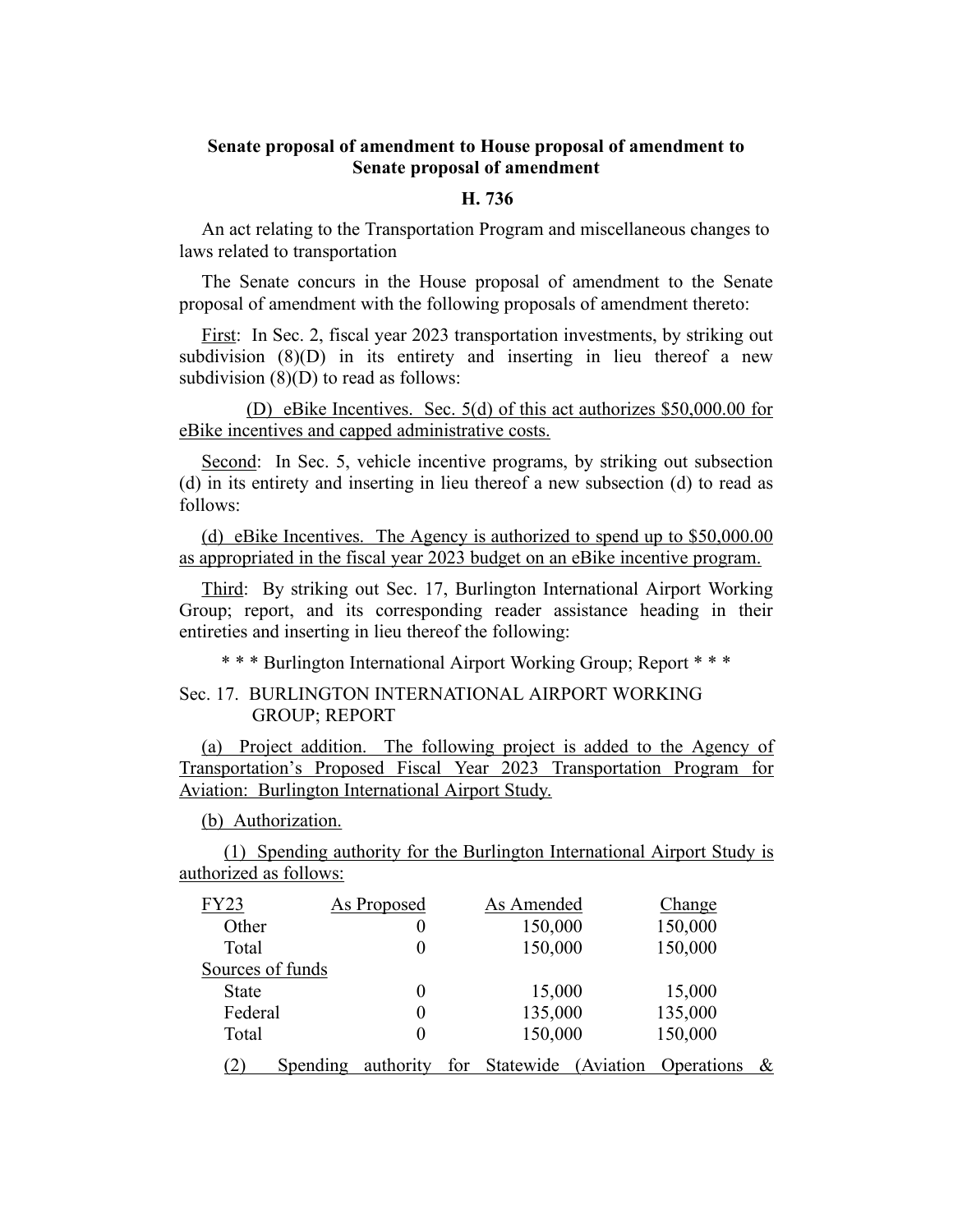Maintenance) is amended as follows:

| FY23             | <b>As Proposed</b> | As Amended | <b>Change</b> |
|------------------|--------------------|------------|---------------|
| Other            | 1,216,303          | 1,201,303  | $-15,000$     |
| Total            | 1,216,303          | 1,201,303  | $-15,000$     |
| Sources of funds |                    |            |               |
| <b>State</b>     | 1,216,303          | 1,201,303  | $-15,000$     |
| Total            | 1,216,303          | 1,201,303  | $-15,000$     |

(3) The City of Burlington, which is the sponsor of the Burlington International Airport, and the Agency of Transportation shall work together to secure a grant from the Federal Aviation Administration to cover the \$135,000.00 in federal monies authorized for expenditure under subdivision (1) of this subsection for the Burlington International Airport Study.

(c) Creation. There is created the Burlington International Airport Working Group (Working Group) to examine the existing governance structure and alternatives to the existing governance structure of the Burlington International Airport (Airport) and to report the Working Group's findings and recommendations.

(d) Membership. The Working Group shall be composed of the following seven voting members and three nonvoting members:

(1) one voting member designated by the mayor of the City of Burlington;

(2) one voting member designated by the city council of the City of Burlington;

(3) one voting member designated by the city council of the City of South Burlington;

(4) one voting member designated by the mayor of the City of Winooski;

(5) one voting member designated by the city council of the City of Burlington, in consultation with the mayor of the City of Burlington, to represent individuals, such as Black, Indigenous, and Persons of Color (BIPOC), immigrants, individuals with low income, and individuals residing in "disadvantaged communities" as defined in federal Executive Order 14008, "Tackling the Climate Crisis at Home and Abroad," adversely affected by the Airport;

(6) one voting member designated by the city council of the City of South Burlington to represent the general aviation organizations at the Airport;

(7) the Secretary of Transportation or designee, who shall be a nonvoting member;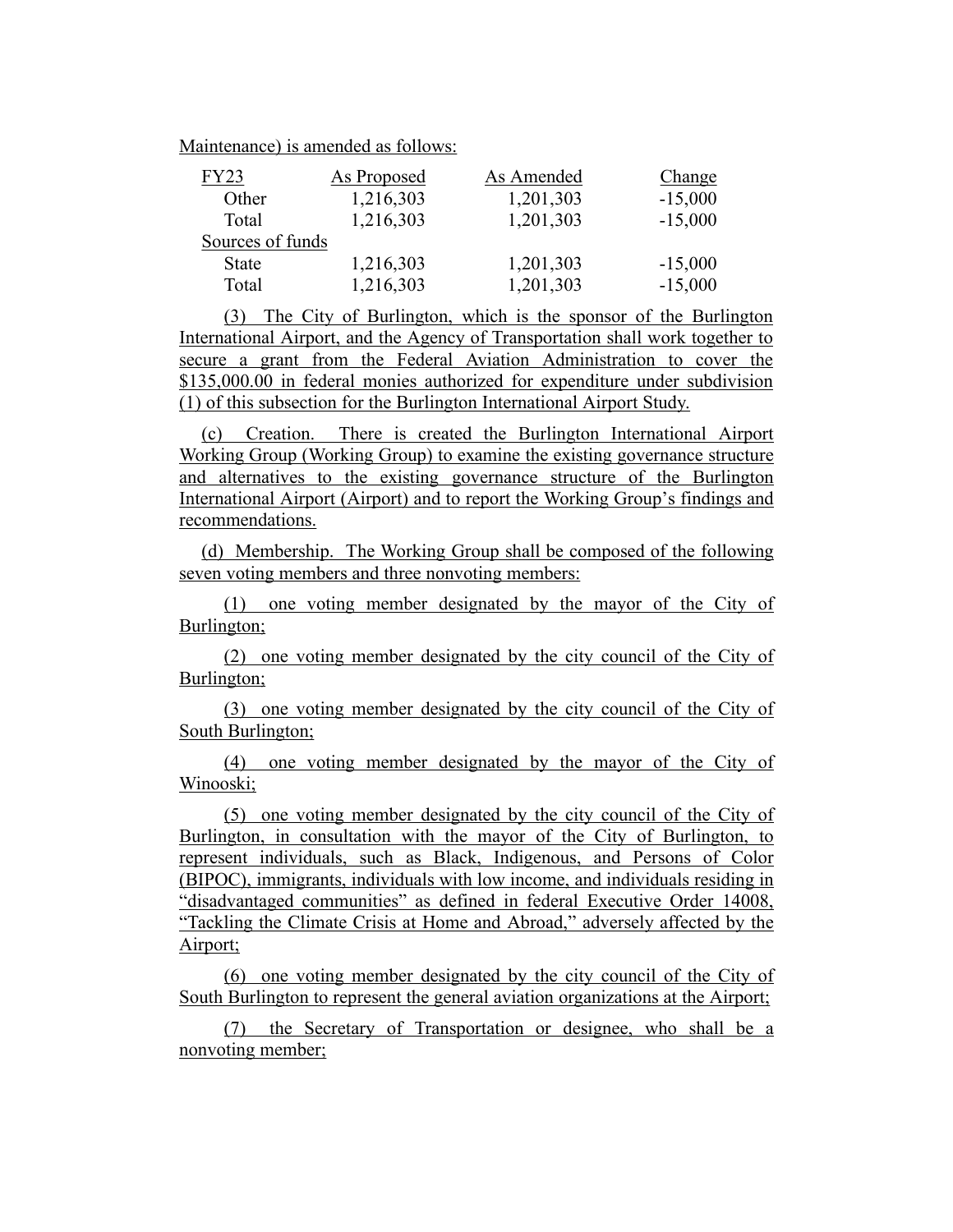(8) one voting member designated by the President and CEO of the Lake Champlain Regional Chamber of Commerce;

(9) the current, including acting or interim, Director of Aviation for the Airport or designee, who shall be a nonvoting member of the Working Group; and

(10) the Director of the Chittenden County Regional Planning Commission or designee, who shall be a nonvoting member of the Working Group.

(e) Assistance; consultant.

(1) The Working Group shall have the administrative, technical, and legal assistance of the Agency of Transportation, which shall contract with an independent third-party consultant with expertise in airport governance and may contract with an additional person to serve as a neutral facilitator for the Working Group if such assistance cannot be provided by an employee or employees of the Agency of Transportation.

(2) The Agency of Transportation shall work with the Working Group to prepare a request for information and a request for proposal for the retention of the independent third-party consultant that is contracted with pursuant to subdivision (1) of this subsection.

(f) Powers and duties. The Working Group, with the assistance of the consultant retained as required under subsection (e) of this section, shall:

(1) review prior reports and recommendations prepared on the governance structure of the Airport, including the January 1, 2020 memorandum from Eileen Blackwood, Burlington City Attorney to Mayor Miro Weinberger and the City Council regarding Burlington International Airport and Regional Governance Questions; the June 10, 2013 Burlington International Airport, Airport Strategic Planning Committee Recommendations (Airport Strategic Planning Committee Recommendations); and the December 1985 Final Report of the Burlington Airport Study Group;

(2) discuss current issues of regional concern regarding the Airport, explore opportunities for regional collaboration regarding the Airport, and analyze what actions, including but not limited to a change in the governance structure, could address any issues of regional concern regarding the Airport;

(3) examine the advantages and disadvantages of each of the options identified in the Airport Strategic Planning Committee Recommendations;

(4) examine the advantages and disadvantages of any additional governance structure options for the Airport recommended by the consultant or identified by a majority of the voting members of the Working Group as warranting study;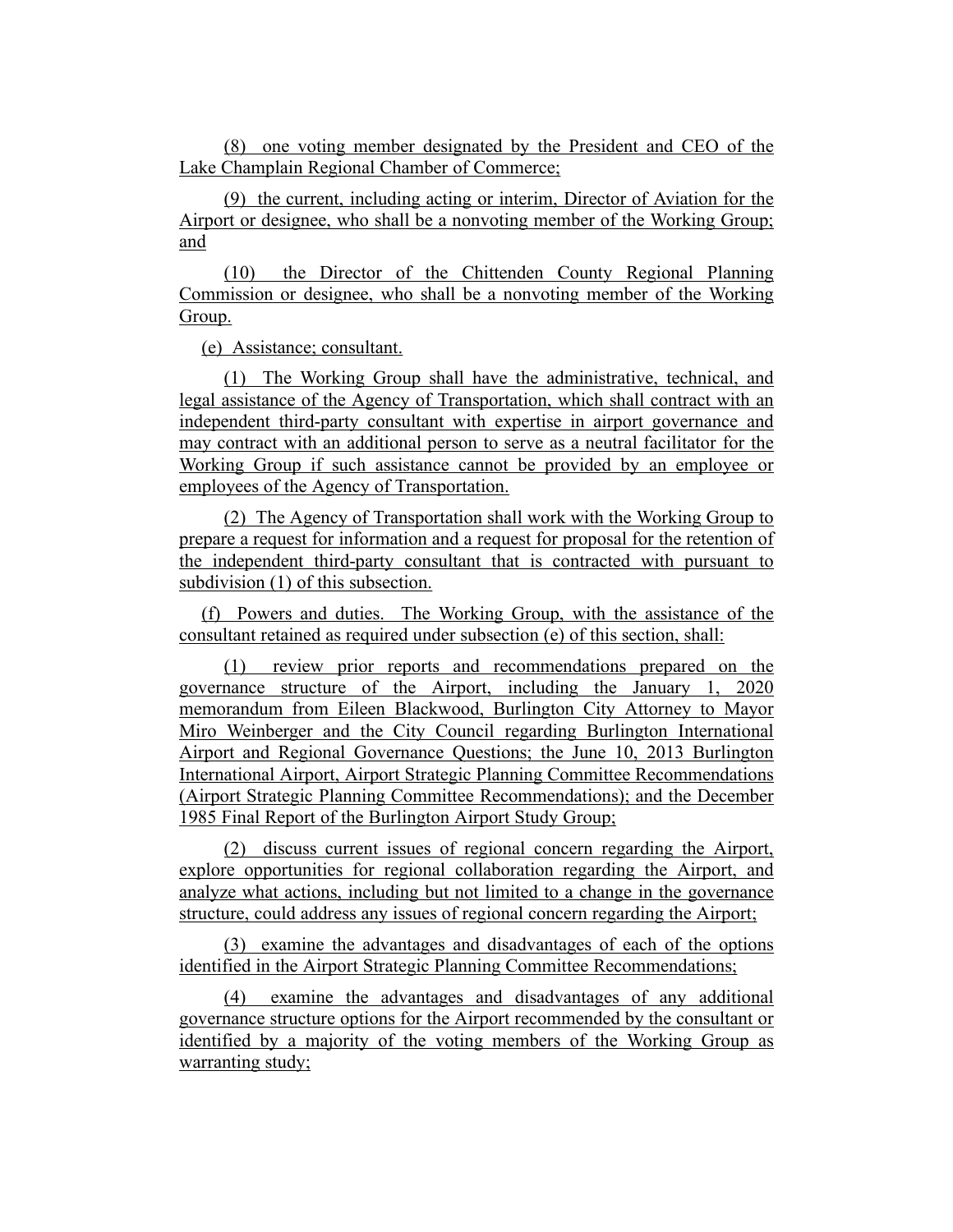(5) identify any other issue relating to the governance of the Airport that a majority of the voting members of the Working Group determine warrants study; and

(6) make recommendations on the governance structure of the Airport or opportunities for regional collaboration regarding the Airport, or both, as supported by a majority of the voting members of the Working Group.

(g) Reports; recommendations.

(1) The Chair of the Working Group shall provide an oral report outlining the Working Group's progress, including a summary of the membership of the Working Group, the process of retaining the required consultant, and anything else the Chair thinks will have bearing on the final report and recommendations, to the House and Senate Committees on Transportation in February 2023.

(2) On or before January 15, 2024, the Working Group shall submit a written report to the General Assembly with its findings and recommendations. Any recommendations from the Working Group shall address how to ensure that there are not negative financial impacts on the City of Burlington.

(h) Meetings.

(1) The Secretary of Transportation or designee shall call the first meeting of the Working Group to occur on or before September 30, 2022.

(2) The Working Group shall select a chair from among its voting members at the first meeting.

(3) A majority of the voting membership of the Working Group shall constitute a quorum.

(4) The Working Group shall cease to exist on January 16, 2024.

(i) Compensation and reimbursement. Members of the Working Group who are not employees of the State of Vermont and who are not otherwise compensated or reimbursed for their attendance shall be entitled to per diem compensation and reimbursement of expenses as permitted under 32 V.S.A. § 1010 for not more than six meetings.

Fourth: In Sec. 21, 2021 Acts and Resolves No. 55, Sec. 2(8)(D) and (E), in subdivision (E), by striking out "\$200.00" and inserting in lieu thereof \$200.00

Fifth: By striking out Sec. 23, 2021 Acts and Resolves No. 55, Sec. 28(b), in its entirety and inserting in lieu thereof a new Sec. 23 to read as follows:

Sec. 23. 2021 Acts and Resolves No. 55, Sec. 28 is amended to read:

Sec. 28. ELECTRIC BICYCLE INCENTIVES